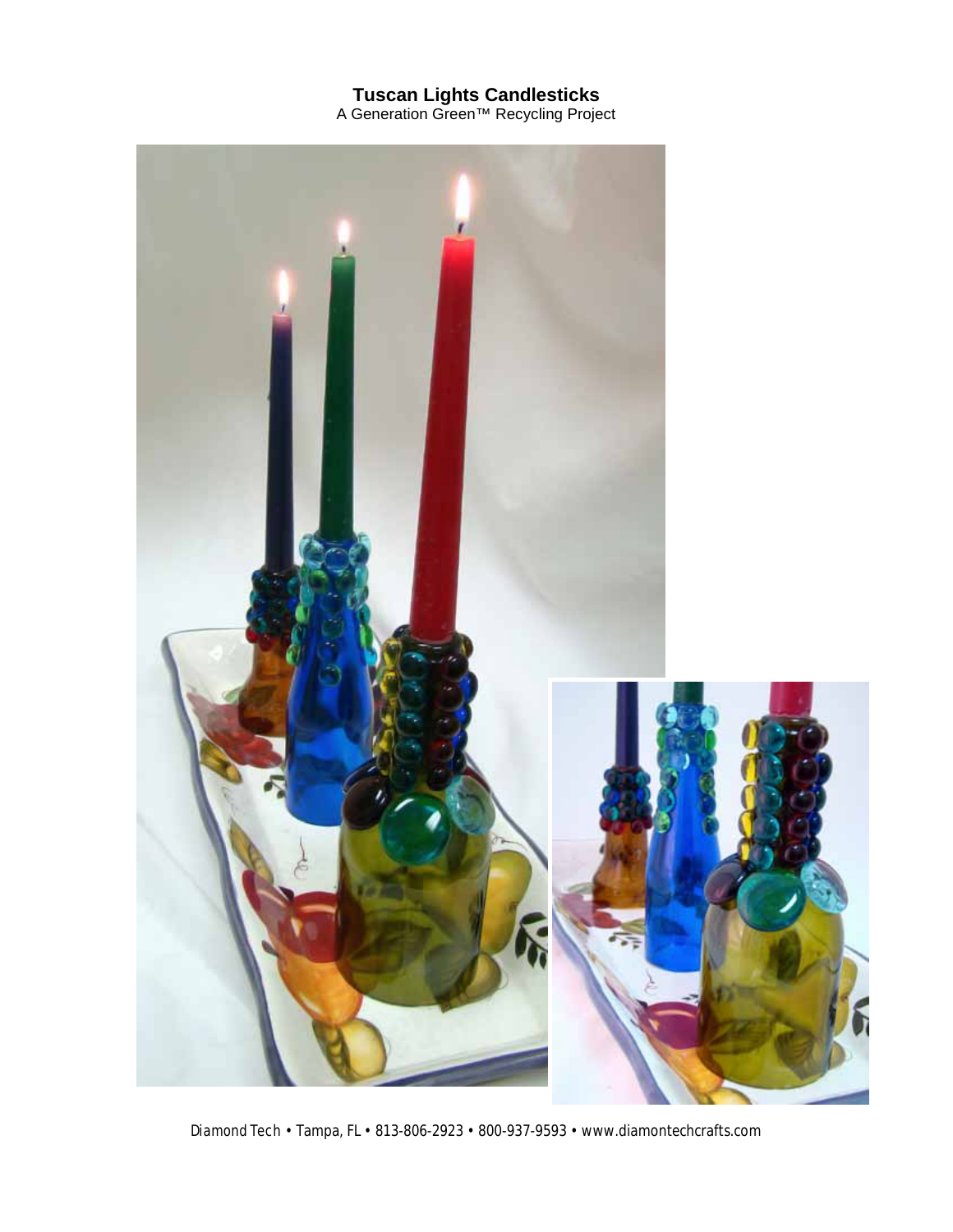## **Tuscan Lights Candlesticks**

A Generation Green™ Recycling Project

### PROJECT TITLE:

#### **Tuscan Lights Candlestick**

*Tuscan Lights are one of our most incredibly beautiful and easy to make projects. Made from recycled bottles, these candlesticks will easily grace any outdoor or indoor tablescape. Make a set this weekend!*

-------------------------------

# DESIGNED BY:

Diana Duvall -------------------------------

SKILL LEVEL: *(Adult 1-5: 1 being the easiest, 5 being most difficult)*

1

# -------------------------------

TIME TO COMPLETE:

#### 2 Hours

------------------------------- PROJECT TIP:

- Always, wear safety goggles when using glass-crafting tools. Everyday eyeglasses have only impact resistant lenses.
- To ensure top performance keep your bottle cutter blade oiled.
- Extinguish candles before they reach 1" above the mouth of the bottles.

### VENDOR NAME:

Diamond Tech

#### -------------------------------

-------------------------------

#### INSTRUCTIONS:

Read and carefully following the instructions contained within the **Generation Green** (**g<sup>2</sup>** ) bottle cutter manual.

- 1. Cover the work area with craft or newspaper.
- 2. Clean three glass bottles of varying colors. Measure and place a mark 10" down from the top of the first bottle, 8" on the second and 7" the last bottle, using a Sharpie® marker.
- 3. Using the bottle cutter, score and separate where indicated.
- 4. Smooth the rough edges as instructed in the bottle cutter manual.
- 5. Clean bottles and place the tallest bottle on an old pillow or a bag of rice. This will prevent the bottle from rolling as you are mosaicking the surface.
- 6. Use small 3/8" glass gems and glue them to the neck of the bottle. Each row of gems should be a different color. Allow to dry. Once dry add a row of 1 ½" glass gems in assorted colors to the shoulder of the bottle and allow drying.
- 7. Next, coordinate 3/8" glass gem colors to the remaining two bottle color. For example, we used a blue bottle with blue and green gems. Glue them on the bottle necks. Allow to dry.
- 8. Once each bottle has been embellished with gems, place them on a decorative Tuscany-style plate/tray cut side down. Slip a tapered candle